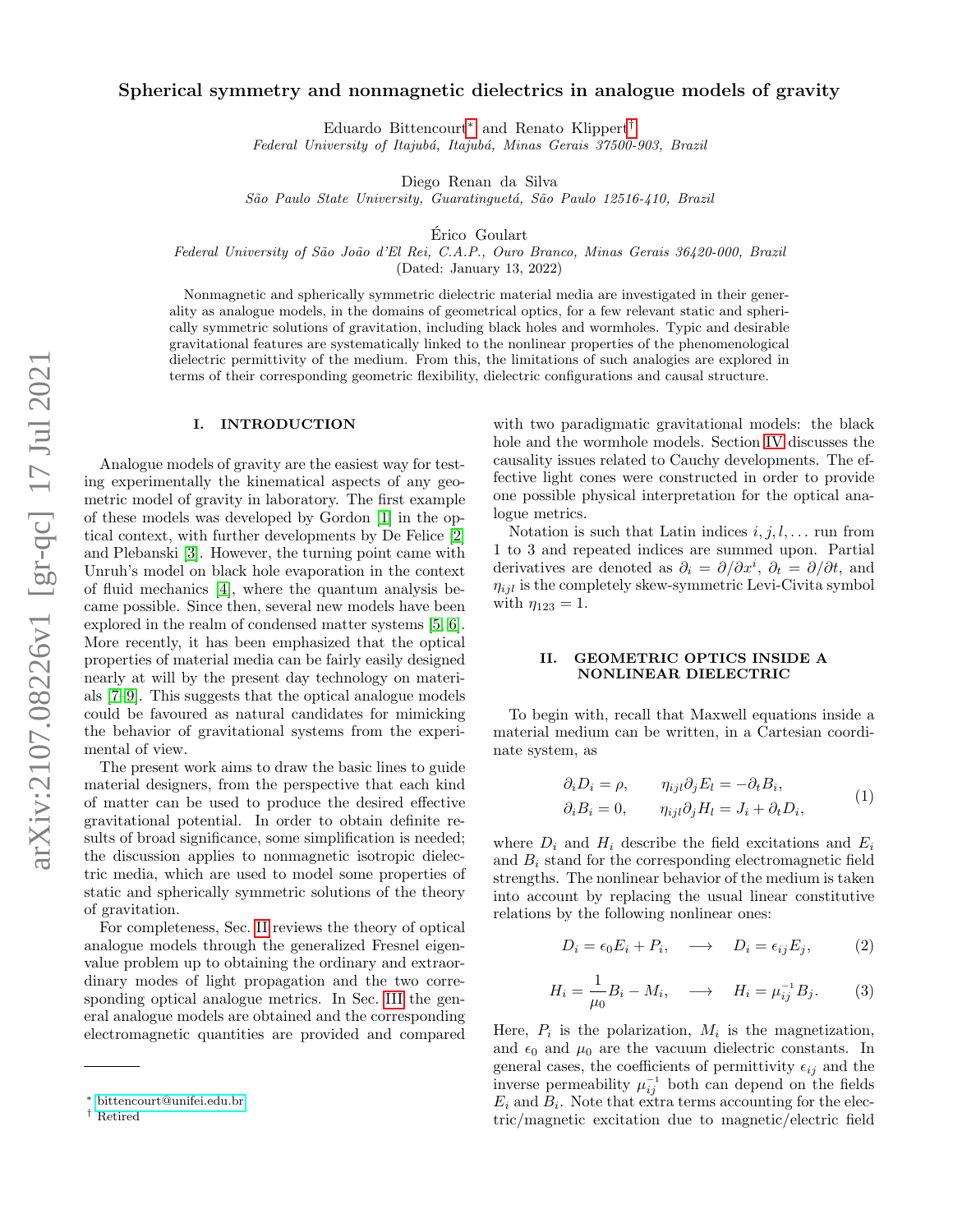strength can both be included, but we shall not deal with this here (see Ref. [\[10\]](#page-5-8) for details).

In the regime of geometric optics, the field strengths, the charge  $\rho$  and the current  $J_i$  are continuous, but their derivatives may have a finite step through the wavefront  $\Sigma_t(x_i) = \text{const.}$ , for a given instant of time t. Accord-ing to Hadamard's theorem [\[11,](#page-5-9) [12\]](#page-5-10),  $[E_i]_{\Sigma} = 0 = [B_i]_{\Sigma}$ implies

$$
\begin{aligned} \left[\partial_t E_i\right]_{\Sigma_t} &= -\omega \, e_i, \quad \left[\partial_j E_i\right]_{\Sigma_t} = e_i \, k_j, \\ \left[\partial_t B_i\right]_{\Sigma_t} &= -\omega \, b_i, \quad \left[\partial_j B_i\right]_{\Sigma_t} = b_i \, k_j, \end{aligned} \tag{4}
$$

where the symbol  $[f]_{\Sigma_t}(p) \equiv \lim_{\delta \to 0^+} [f(p_+) - f(p_-)]$ indicates how the step of the electromagnetic quantities are evaluated on  $\Sigma_t$ , with  $p \in \Sigma_t$  and  $p_{\pm} \in \Sigma_{t \pm \delta}$  such that  $\lim_{\delta \to 0^+} p_{\pm} = p$ . We also denote the wave frequency by  $\omega$  and the wave vector by  $k_i$ . The polarization modes of the electric and magnetic components of the light rays are represented by  $e_i$  and  $b_i$ , respectively.

Once applied to the Maxwell equations [\(1\)](#page-0-3), the procedure described above yields a linearly polarized wave with the magnetic polarization being given by  $\omega b_i = \eta_{ijl} k_j e_l$ , while the electric polarization  $e_i$  satisfies the eigenvalue problem [\[13\]](#page-5-11)

$$
Z_{ij}e_j = 0,\t\t(5)
$$

where  $Z_{ij}$  represent the components of the Fresnel matrix [\[14\]](#page-5-12). The existence of nontrivial solutions for this eigenvalue problem is equivalent to the requirement

<span id="page-1-1"></span>
$$
\det[Z_{ij}] = 0. \tag{6}
$$

From this equation, the dispersion relation associated with the light rays can then be obtained and the nonlinear behavior of the system is encoded in the dielectric parameters.

It is worth to mention that the vectors  $E_i$  and  $B_i$ represent the total field, that is, the composition of an external field plus a wave field. As long the limit of geometric optics is valid, the fields associated with the propagating waves are much weaker than the controllable fields—those produced by a given source distribution in the medium or by imposed external fields. Thus, wave fields were consistently neglected in these sums.

The majority of the optical media respond linearly to external magnetic fields. This means that the permeability can be considered as  $\mu_{ij}^{-1} = (1/\mu_0)\delta_{ij}$ , where  $\mu_0$  is the vacuum permeability and  $\delta_{ij}$  is the Kronecker delta, which is either 1 for  $i = j$  or 0 otherwise. Besides, we shall consider the simplest case of an isotropic nonlinear electric medium such that the permittivity matrix is the same for all spatial directions and depends only √ on the norm  $E = \sqrt{E_i E_i}$  of the electric field, that is,  $\epsilon_{ij} = \epsilon(E)\delta_{ij}$ . In this case, the Fresnel matrix is given by  $[15]$ 

$$
Z_{ij} = \epsilon \delta_{ij} + \frac{\epsilon'}{E} E_i E_j - \frac{1}{\mu_0 v^2} (\delta_{ij} - \hat{k}_i \hat{k}_j), \tag{7}
$$

where  $\epsilon' = d\epsilon/dE$ ,  $v = \omega/k$  is the phase velocity and  $\hat{k}_i = k_i/k$ , with  $k = \sqrt{k_i k_i}$ .

Straightforward calculations show that Eq. [\(6\)](#page-1-1) can be written as a polynomial equation for the phase velocity and a simple manipulation of such equation casts it as a pair of equations of the form  $g^{\mu\nu}k_{\mu}k_{\nu} = 0$ , from which we can read out the effective optical metrics [\[16,](#page-5-14) [17\]](#page-5-15). With Greek indices running from 0 to 3 and the Minkowski background metric in Cartesian coordinates taking the form  $[\eta_{\mu\nu}] = \text{diag}(-1, +1, +1, +1)$ , these effective metric matrices can be written as

$$
g_{\alpha\beta}^{(+)} = \gamma_{\alpha\beta} + \left(1 - \frac{1}{\mu_0 \epsilon}\right) v_{\alpha} v_{\beta},\tag{8}
$$

<span id="page-1-2"></span>
$$
g_{\alpha\beta}^{(-)} = \gamma_{\alpha\beta} + \left[1 - \frac{1}{\mu_0(\epsilon + \epsilon' E)}\right] v_{\alpha} v_{\beta} - \frac{\epsilon' E}{\epsilon + \epsilon' E} \hat{l}_{\alpha} \hat{l}_{\beta}, (9)
$$

g

where  $\gamma_{\alpha\beta}$  denotes the Minkowski metric in an arbitrary coordinate system,  $v^{\mu} = \delta_0^{\mu}$  represents the class of observers comoving with the laboratory, that is, it measures the electric and magnetic components of the electromagnetic fields, and  $\hat{l}^{\alpha}$  is a unit vector pointing along the direction of the electric field. The effective metric  $g_{\alpha\beta}^{(+)}$  $\alpha\beta$ is the well-known Gordon metric [\[1,](#page-5-0) [16\]](#page-5-14) and it easily is recognizable by its isotropicity. This metric is responsible for describing the propagation of the ordinary modes. On the other hand, the optical metric  $g_{\alpha\beta}^{(-)}$  does depend on the nonlinear behavior of the dielectric and it shall be responsible for the propagation of the extra-ordinary modes. This is the metric we are interested in.

It is easy to see that, in the particular case of vacuum, where the dielectric coefficients are  $\epsilon_0$  and  $\mu_0$ , these two metrics degenerate to a unique optical metric  $g_{\mu\nu}$  given by the Minkowski one. The relevance of these optical metrics lies on the fact that the integral curves of the wave vector  $k_{\mu}$  correspond to null geodesic curves in the artificial spacetime endowed with a geometry given by the effective optical metric [\[18,](#page-5-16) [19\]](#page-5-17). As far as solely kinematic aspects of the gravitation are considered, the effective geometry could be compared with the metric of the curved spacetime. Thus, the sort of phenomena predicted in gravitational systems could be scrutinized in the realm of optics inside material media. There are many applications of this analogy including tests of bending of light, cosmological models in terrestrial laboratories, or the probe of predictions in quantum gravity phenomenol- $\log y$  [\[5\]](#page-5-4).

# <span id="page-1-0"></span>III. STATIC AND SPHERICALLY SYMMETRIC OPTICAL METRICS

Let us consider a dielectric material with the features described above, subjected to an external radial electric field and without external magnetic fields. For convenience, we choose coordinates adapted to the observers such that the four-velocity is  $v^{\alpha} = \delta_0^{\alpha}$ . Then, the static and spherically symmetric situation we are dealing with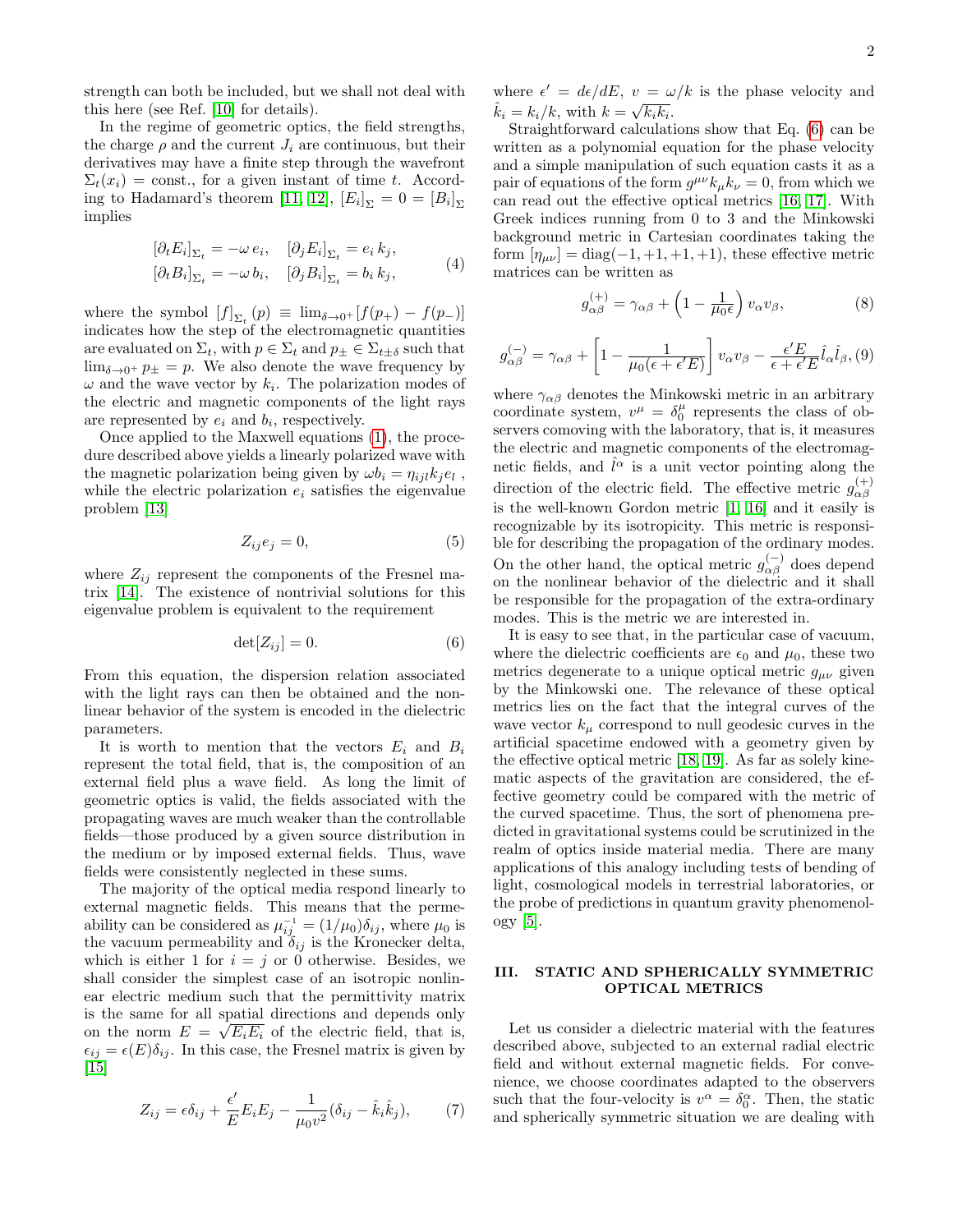admits solely a non-vanishing charge density  $\rho$ . Therefore, Maxwell equations [\(1\)](#page-0-3) essentially reduce to

$$
\frac{\partial_r(r^2 \epsilon E)}{r^2} = \rho. \tag{10}
$$

Thus, the effective geometry Eq. [\(9\)](#page-1-2) expressed in spherical-like coordinates  $(t, r, \theta, \phi)$  reads

<span id="page-2-0"></span>
$$
g_{\alpha\beta} = \text{diag}\left(-\frac{1}{\mu_0(\epsilon + \epsilon' E)}, \frac{\epsilon}{\epsilon + \epsilon' E}, r^2, r^2 \sin^2 \theta\right).
$$
\n(11)

This expression allows one to seek for analogue static and spherically symmetric metrics of the following form

<span id="page-2-1"></span>
$$
g_{\alpha\beta} = \text{diag}\left(-e^{2\Phi(r)}, \frac{1}{1 - \frac{b(r)}{r}}, r^2, r^2 \sin^2\theta\right). \quad (12)
$$

Inspired by the Morris-Thorne Ansatz concerning worm-holes [\[20\]](#page-5-18), the redshift function  $\Phi(r)$  and the shape function  $b(r)$  are enough to describe any static and spherically symmetric spacetime in a unified form. In particular, the well-known solutions of Einstein equations such as Schwarzschild, Reissner-Nordström, de-Sitter as well as the class of Morris-Thorne wormholes. The matching of Eqs. [\(11\)](#page-2-0) and [\(12\)](#page-2-1) gives the two independent equations

<span id="page-2-3"></span>
$$
\mu_0(\epsilon + \epsilon'E) = e^{-2\Phi},\tag{13}
$$

$$
\frac{\epsilon + \epsilon' E}{\epsilon} = 1 - \frac{b}{r}.\tag{14}
$$

Once combined, these conditions provide the radial dependence of the dielectric permittivity, that is

<span id="page-2-2"></span>
$$
\epsilon(r) = \epsilon_0 e^{-2\Phi} \left( 1 - \frac{b}{r} \right)^{-1}, \qquad (15)
$$

where we used the identification  $\mu_0^{-1} = \epsilon_0$ , since the speed of light in vacuum is set to unity. Substitution of Eq. [\(15\)](#page-2-2) back in Eq. [\(13\)](#page-2-3) yields the electric field in terms of the radial coordinate, as follows

<span id="page-2-7"></span>
$$
E(r) = E_0 \left| \frac{r}{b} - 1 \right| \exp\left( 2 \int \frac{r}{b} \frac{d\Phi}{dr} dr \right), \qquad (16)
$$

where  $E_0$  is an integration constant. This equation is valid for any signs of  $r-b$  and b. However, we are mainly interested in the case  $r - b \geq 0$ , in order to preserve the Lorentzian signature of metric in Eq. [\(12\)](#page-2-1).

Finally, the expressions of the electric displacement  $D = \epsilon E$  and the charge density  $\rho$  in terms of r read as

<span id="page-2-4"></span>
$$
D = \epsilon_0 E_0 \frac{r}{b} \exp\left[2 \int \left(\frac{r}{b} - 1\right) \frac{d\Phi}{dr} dr\right],\qquad(17)
$$

$$
\rho = \epsilon_0 E_0 \left[\frac{3}{b} - \frac{r}{b^2} \frac{db}{dr} + 2 \frac{d\Phi}{dr} \left(\frac{r}{b} - 1\right)\right] \times
$$

$$
\times \exp\left[2\int \left(\frac{r}{b} - 1\right) \frac{d\Phi}{dr} dr\right].
$$
 (18)

Therefore, for any choice of the functions  $\Phi(r)$  and  $b(r)$ describing the gravitational metric to be mimicked, the corresponding analogue model can be constructed, at least theoretically, via equations [\(15\)](#page-2-2)-[\(18\)](#page-2-4). In what follows, two important cases of static and spherically symmetric geometries in the context of general relativity are considered. Some possible experimental limitations for reproducing such metrics in laboratory are also discussed latter, by assuming a nonmagnetic and nonlinear isotropic material.

#### A. Black hole analogue models

First, consider the case in which the functions  $\Phi(r)$ and  $b(r)$  correlate as

<span id="page-2-5"></span>
$$
\Phi(r) = \frac{1}{2} \ln \left( 1 - \frac{b(r)}{r} \right). \tag{19}
$$

This choice leads to a gravitational metric of the form given in Eq. [\(12\)](#page-2-1) where the condition  $g_{00} = -1/g_{11}$ holds. This condition includes all black hole metrics like Schwarzschild, Kottler and Reissner-Nordström (De Sitter and anti-De Sitter spacetimes are also solutions of this, but without event horizons).

Accordingly, when Eqs. [\(15\)](#page-2-2)-[\(18\)](#page-2-4) are restricted to the case of Eq. [\(19\)](#page-2-5), the corresponding analogue model presents the following electromagnetic configuration

<span id="page-2-6"></span>
$$
\epsilon(r) = \epsilon_0 \left(1 - \frac{b}{r}\right)^{-2},
$$
  
\n
$$
E(r) = E_0 \left(\frac{r}{b} - 1\right)^2,
$$
  
\n
$$
D(r) = \frac{\epsilon_0 E_0 r^2}{b^2},
$$
  
\n
$$
\rho(r) = \frac{2\epsilon_0 E_0 r^2}{b^2} \left(\frac{2}{r} - \frac{1}{b} \frac{db}{dr}\right).
$$
\n(20)

In particular, for this case one has

$$
\epsilon(E) = \epsilon_0 \left( \sqrt{\frac{E_0}{E}} \pm 1 \right)^2.
$$
 (21)

Thus, the permittivity diverges as E approaches zero. Therefore, we have a large permittivity for small values of E, maintaining always the electric displacement finite (see Eqs. [20\)](#page-2-6). This cannot be achieved by using materials one can find in nature, but possibly with short-band human made media like metamaterials. Besides, the physically reasonable expression for  $\epsilon(E)$  is the one with the plus sign, avoiding the situation  $\epsilon|_{E_0} = 0$ .

#### B. Wormhole analogue models

The (intuitive) conditions for the existence of a wormhole without an event horizon are that  $\Phi(r)$  is finite everywhere and  $b(r_0) = r_0$  for some  $r = r_0 > 0$  [\[20\]](#page-5-18). This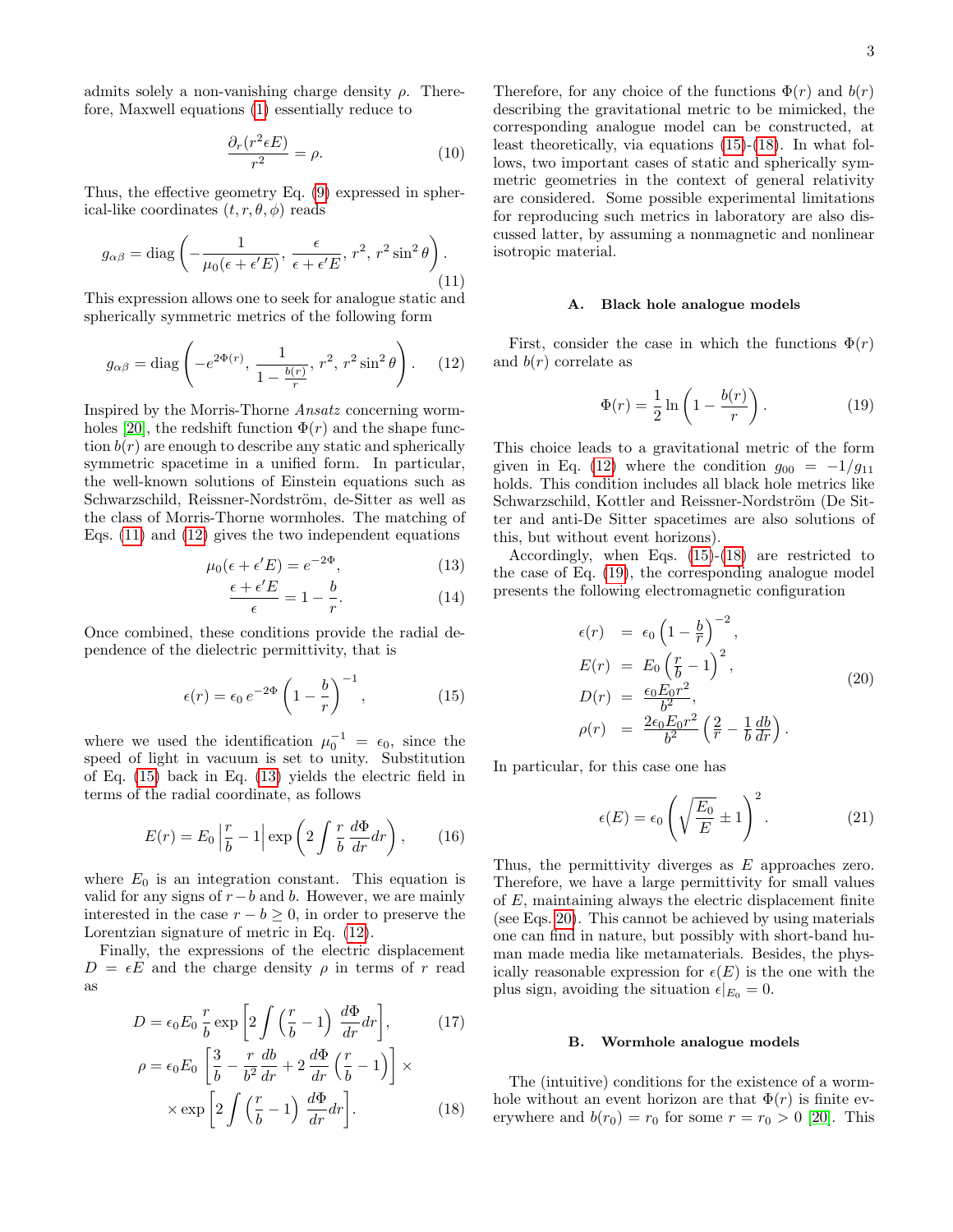implies that the permittivity from Eq. [\(15\)](#page-2-2) diverges at the throat, while the electric field [\(16\)](#page-2-7) goes to zero, at least as far as the argument of the exponential remains finite. For the sake of illustration, take the special class of Morris-Thorne wormholes with zero redshift function. Thus,

$$
\epsilon(r) = \epsilon_0 \left(1 - \frac{b}{r}\right)^{-1},
$$
  
\n
$$
E(r) = E_0 \left(\frac{r}{b} - 1\right),
$$
  
\n
$$
D(r) = \frac{\epsilon_0 E_0 r}{b},
$$
  
\n
$$
\rho(r) = \epsilon_0 E_0 \left(\frac{3}{b} - \frac{r}{b^2} \frac{db}{dr}\right).
$$
\n(22)

The elimination of the variable  $r$  from the first two relations above yields

$$
\epsilon(E) = \epsilon_0 \left(\frac{E_0}{E} + 1\right). \tag{23}
$$

Although the equations are slightly different from the previous case, the conclusion is quite similar: a divergent permittivity and a finite electric displacement as the electric field goes to zero, which happens at the throat at least. Again, metamaterials would be required in order to reproduce this sort of geometries.

### C. Power-law media

The previous subsections have shown that *any* gravitational black-hole or wormhole (with zero redshift function) cannot be reproduced in laboratory by conventional materials - those media whose electric permittivity is proportional to a positive power of the magnitude of the electric field, i.e.  $\epsilon \propto E^{\alpha}$  with  $\alpha > 0$ . Then, the natural question raises: what kind of metrics can be produced with conventional media? Thus, consider a power law relation between the electric permittivity and the electric field. With this assumption we cover the well-known Pockels and Kerr effects, first and second order corrections in  $E$ , respectively, to the electric susceptibility of a given medium.

Thus, from the substitution of

$$
\epsilon(E) = \epsilon_0 \left(\frac{E}{E_0}\right)^{\alpha},\tag{24}
$$

with  $\alpha > 0$  in Eqs. [\(15\)](#page-2-2) and [\(16\)](#page-2-7), it follows that

<span id="page-3-1"></span>
$$
\Phi = -\frac{1}{2}\ln\left(1 - \frac{b}{r}\right),\tag{25}
$$

for any  $\alpha > 0$ . Please, note a sign on comparing this with Eq.  $(19)$ . Returning back to Eqs.  $(15)$  and  $(16)$ , one finds out that  $\epsilon$  and E are actually constant and that the effective metric reduces to the flat Minkowski spacetime. Once again, nontrivial effective metrics that are static and spherically symmetric demand a more ellaborated relationship between  $\epsilon$  and E.

#### D. Neutral dielectric media

Finally, assume that the charge density vanishes identically, such that the profile of the electric displacement is directly obtained from Gauss law, that is

$$
D = \frac{k}{r^2},\tag{26}
$$

where  $k$  is an integration constant. The comparison of this pattern with the product  $\epsilon E$  given by Eqs. [\(15\)](#page-2-2) and [\(16\)](#page-2-7) yields a first order differential equation involving  $\Phi(r)$  and  $b(r)$ , which can be solved, leading to

$$
\Phi(r) = -\frac{1}{2}\ln\left(1 - \frac{b}{r}\right) + \ln\frac{r}{r_0} - \int\frac{dr}{(r - b)}.\tag{27}
$$

The last two terms on the right-hand side of this relation distort the solution in Eq. [\(25\)](#page-3-1), yielding a nontrivial effective metric. The dielectric parameter and the electric field strength are, respectively, given by

$$
\epsilon(r) = \epsilon_0 \left(\frac{r_0}{r}\right)^2 \exp\left(2 \int \frac{dr}{(r-b)}\right),
$$
  
\n
$$
E(r) = E_0 \exp\left(-2 \int \frac{dr}{(r-b)}\right).
$$
\n(28)

From this, it is clear that  $k = \epsilon_0 E_0 r_0^2$ . Moreover, the permittivity is  $\epsilon = \epsilon_0 E_0 r_0^2 r^{-2} E^{-1}$ . The actual dependence of  $\epsilon$  on E requires the explicit behavior of  $E(r)$ to be algebraically inverted, which in turns demands the specification of the shape function  $b(r)$ .

# <span id="page-3-0"></span>IV. HYPERBOLICITY AND CAUSAL **STRUCTURE**

In this Section, the interconnected issues of hyperbolicity and causal structure for the models described so far are briefly discussed. Hyperbolicity lies at the roots of physics, since it amounts to the predictable power of the theory by asserting that solutions exist, are unique and depend continuously on the initial data. For physical models described by quasi-linear partial differential equations with constraints, as is the case under investigation, additional care is needed since the principal part of the equations will depend explicitly on the electromagnetic fields. Roughly speaking, this means that the Cauchy problem may be well-posed for some field intensities while ill-posed for others. Needless to say, if hyperbolicity was to be violated, one could have dispersion relations endowed with pathologies, which would compromise the propagation of waves assumed at the very beginning of our analysis. These pathologies are often associated with non-real eigenvalues of the characteristic polynomial (evanescent modes) or cones of influence with non-convex topologies.

The hyperbolicity of Maxwell equations with local, but otherwise arbitrary, constitutive laws has been analyzed in [\[10,](#page-5-8) [21\]](#page-6-0). In particular, one inescapable condition for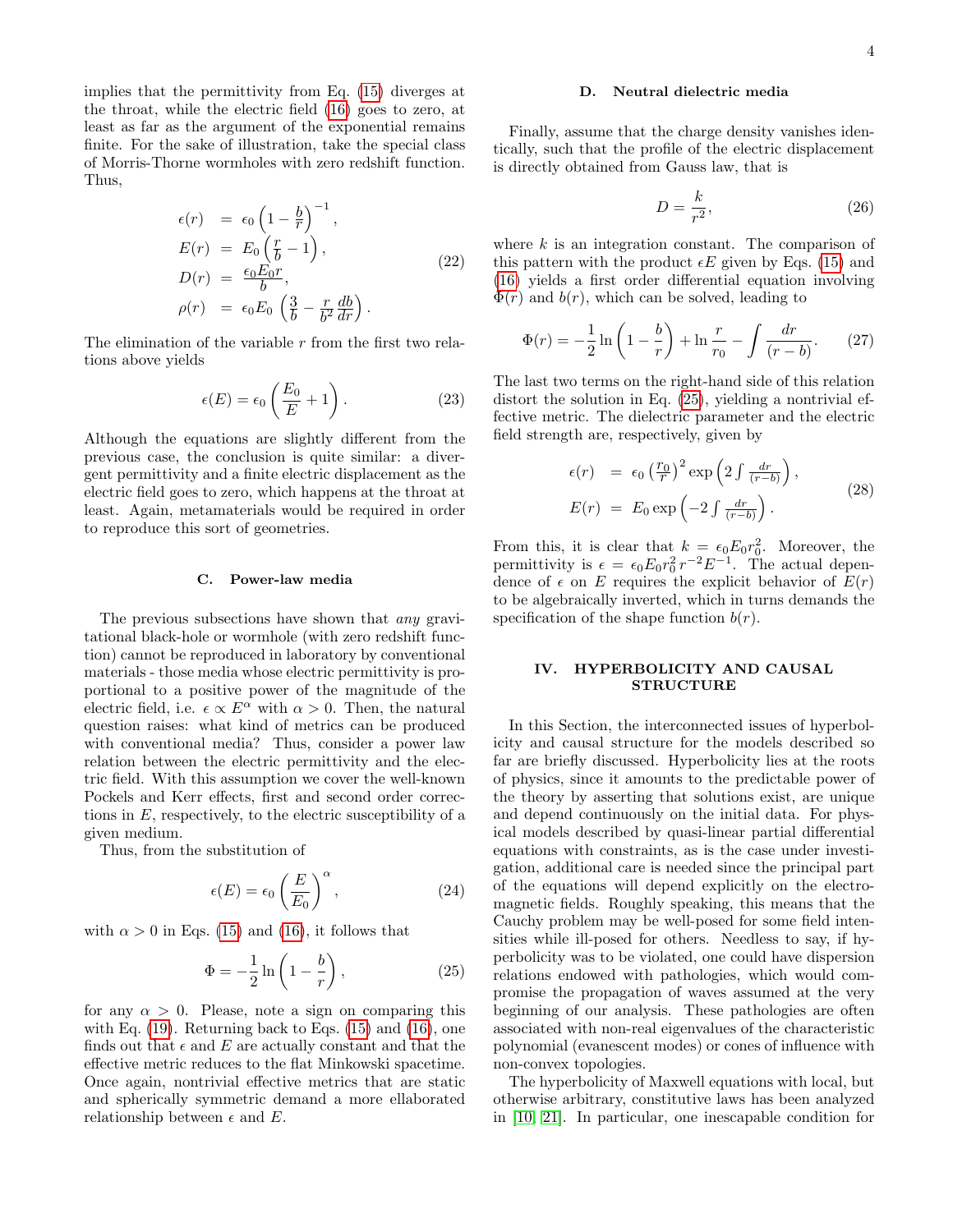well-posedness to hold for Eqs.  $(1)-(3)$  $(1)-(3)$  $(1)-(3)$  is that, at each spacetime point, the homogeneous multivariate polynomial of fourth order

$$
P(\xi) \equiv (g_{\alpha\beta}^{(+)}\xi^{\alpha}\xi^{\beta})(g_{\alpha\beta}^{(-)}\xi^{\alpha}\xi^{\beta})
$$
 (29)

is hyperbolic with respect to a direction in the tangent space [\[22,](#page-6-1) [23\]](#page-6-2). In other words,  $\exists w^{\mu} \in T_pM$  such that  $P(w) > 0$  and the map  $\lambda \mapsto P(u + \lambda w)$ , itself a univariate polynomial of fourth order, has only real roots  $\lambda_i$ , for all  $u^{\mu} \in T_pM$ . Geometrically, hyperbolicity in the direction of  $w^{\mu}$  is the requirement that every line parallel to  $w^{\mu}$  in  $T_pM$  intersects the null cones of  $g^{(+)}_{\alpha\beta}$  and  $g^{(-)}_{\alpha\beta}$  at exactly four points (counting multiplicities). Therefore, one obtains the conditions

- 1. the effective metrics  $g_{\alpha\beta}^{(+)}$  and  $g_{\alpha\beta}^{(-)}$  both must have a Lorentzian signature equal to  $(-, +, +, +);$
- 2. the set of future-directed time-like vectors with respect to both metrics must form a unique connected, open, convex set.

Needless to say, if the above requirements are satisfied, the causal structure of the theory will be well-behaved: wave excitations or discontinuities over any background configuration will propagate in a predictable way with a finite velocity of propagation.

Now, a direct calculation using Eqs. [\(9\)](#page-1-2) shows that the effective metrics will be Lorentzian, whenever the following inequalities are satisfied

$$
g^{(+)} = \frac{\gamma}{\mu_0 \epsilon} < 0, \qquad g^{(-)} = \frac{\gamma}{\mu_0 \epsilon (1 + \frac{\epsilon' E}{\epsilon})^2} < 0. \tag{30}
$$

where  $g^{(\pm)} = \det \left( g_{\alpha\beta}^{(\pm)} \right)$  and  $\gamma \equiv \det(\gamma_{\alpha\beta})$ . The latter imply that, in order to preserve the correct signature, the following two conditions must be fulfilled:

$$
\epsilon > 0, \qquad \epsilon + \epsilon' E > 0. \tag{31}
$$

These two conditions are automatically satisfied by all spherically symmetric models described so far. That condition 2 above is also fulfilled is immediate. Since the class of observers comoving with the laboratory,  $v^{\mu}$ , is time-like with respect to both effective metrics then, by continuity, there will be an open set of time-like vectors containing  $v^{\mu}$  which is necessarily connected, open and convex, as required. Hence, these models are not plagued by mathematical inconsistencies.

Another interesting feature of the effective metrics, Eqs.  $(8)-(9)$  $(8)-(9)$  $(8)-(9)$ , is that either their null cones coincide or they share two (and only two) common directions. Indeed, in Cartesian coordinates adapted to the laboratory frame i.e.,  $v^{\mu} = \delta_0^{\mu}$  and  $\gamma_{\mu\nu} = \eta_{\mu\nu}$ , we may write  $\xi^{\mu} = (\xi^{0}, \vec{\xi})$  and the corresponding null cone conditions read as

<span id="page-4-1"></span>
$$
(\xi^0)^2 - \mu_0 \epsilon(\vec{\xi} \cdot \vec{\xi}) = 0, \qquad (\xi^0)^2 - \mu_0 (\epsilon + \epsilon' E \sin^2 \psi)(\vec{\xi} \cdot \vec{\xi}) = 0
$$
\n(32)



<span id="page-4-0"></span>FIG. 1. Null cones of  $g_{\mu\nu}^{(+)}$  are inside the Minkowski light cones, shown as a function of  $r$ . The vertical plane on left represents the *worldsheet* of the horizon, i.e.  $r = r_H$ , for which the effective light cones degenerate. As the  $r$ -coordinate grows, the vertices of the other light cones are placed at  $2r_H$ ,  $3r_H$  and  $4r_H$ , respectively. Also,  $\mu_0^{-1} = \epsilon_0 = 1 = E_0$ were adopted for simplicity. Notice the isotropic pattern of the propagation.



<span id="page-4-2"></span>FIG. 2. Null cones of the effective metric  $g_{\mu\nu}^{(-)}$  also are inside the Minkowski light cones, here shown as a function of r. All numerical choices are the same as in Fig. [1.](#page-4-0) The anisotropic pattern is due to the term  $\epsilon' E$  in the effective metric. Since this term vanishes for large values of  $r$ , the effective cones gradually approach Minkowski light cones from inside.

with  $\psi$  denoting the angle between  $\vec{\xi}$  and the electric field  $\vec{E}$ . Therefore, if  $\epsilon' E = 0$ , the cones are precisely the same, whereas if  $\epsilon' E \neq 0$ , these cones agree along the directions of  $\pm \vec{E}$ . This means that, in a static and spherically symmetric situation, it would be impossible to distinguish between the two effective geometries, and consequently between the ordinary and the extra-ordinary light rays, by solely studying the behavior of radial light propagation.

For a concrete example, consider the causal structure in the simple case of a Schwarzschild geometry, for which  $b(r) = r_H$ . A direct computation using Eqs. [\(20\)](#page-2-6) gives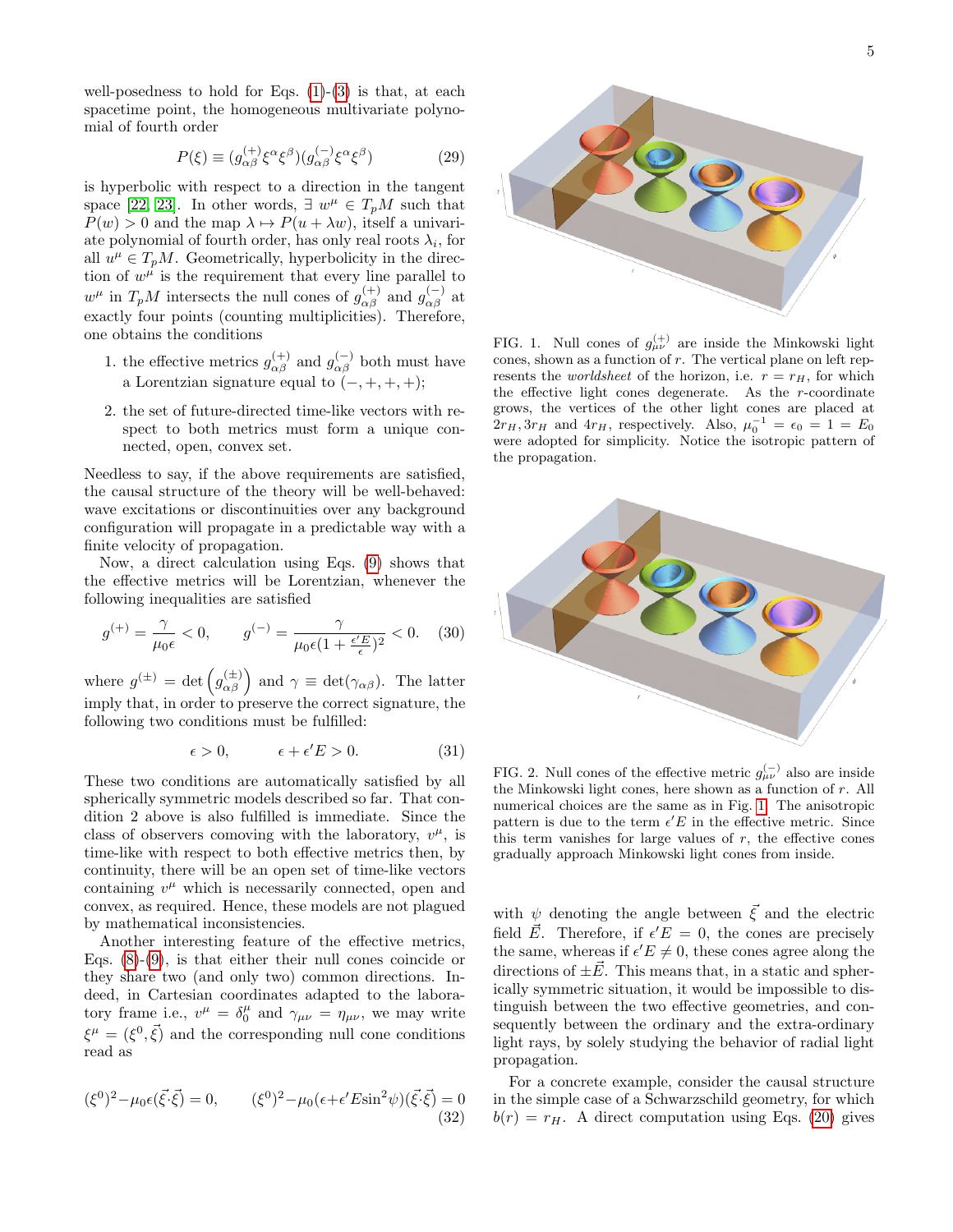the following electromagnetic quantities

$$
\epsilon(r) = \epsilon_0 (1 - r_H/r)^{-2}, \nE(r) = E_0 (r/r_H - 1)^2, \nD(r) = \epsilon_0 E_0 (r/r_H)^2, \n\rho(r) = 4\epsilon_0 E_0 (r/r_H^2),
$$
\n(33)

which are finite in the regime  $r_H < r < \infty$ . Thus, one concludes that the electric permittivity is a positive definite, monotonically decreasing function, diverging as  $r \to r_H$  and approaching  $\epsilon_0$  as  $r \to \infty$ . Conversely, the electric field intensity vanishes as  $r \rightarrow r_H$  and diverges as  $r \to \infty$ . Also, by noticing that

$$
\epsilon' E = \left(\frac{d\epsilon}{dr}\right) \left(\frac{dE}{dr}\right)^{-1} E = \epsilon_0 \frac{r_H}{r} \left(1 - \frac{r_H}{r}\right)^{-2} \tag{34}
$$

one easily shows that the *anisotropic term*, given by  $\epsilon' E$ , vanishes as  $r \to \infty$ , as expected. Therefore, the effective null cones, Eqs. [\(32\)](#page-4-1), coincide at spatial infinity and increasingly disagree as the radial coordinate is gradually decreased. Nevertheless, the two cones always intersect for rays propagating along the radial direction, as discussed before. Clearly, both cones coincide with the Minkowski light cone for  $r \gg r_H$ , and they degenerate at  $r = r_H$ , which is avoided here by considering only the exterior region.

The qualitative behavior of the light cones for both effective metrics are depicted in Figs. [\(1\)](#page-4-0)-[\(2\)](#page-4-2) for different

- <span id="page-5-0"></span>[1] W. Gordon, Zur lichtfortpflanzung nach der relativitätstheorie, Annalen der Physik 72, 421 (1923).
- <span id="page-5-1"></span>[2] F. de Felice, On the gravitational field acting as an optical medium, Gen. Rel. and Grav. 2, 1396 (1971).
- <span id="page-5-2"></span>[3] J. Plebanski, Electromagnetic waves in gravitational fields, Phys. Rev. 118[, 1396 \(1960\).](https://doi.org/10.1103/PhysRev.118.1396)
- <span id="page-5-3"></span>[4] W. G. Unruh, Experimental black-hole evaporation?, [Phys. Rev. Lett.](https://doi.org/10.1103/PhysRevLett.46.1351) 46, 1351 (1981).
- <span id="page-5-4"></span>[5] C. Barceló, S. Liberati, and M. Visser, Analogue gravity, Living Reviews in Relativity 8, 12 (2005).
- <span id="page-5-5"></span>[6] M. Novello, M. Visser, and G. Volovik, [Artificial Black](https://books.google.com.br/books?id=-tyXuduShHUC) [Holes](https://books.google.com.br/books?id=-tyXuduShHUC) (World Scientific, 2002).
- <span id="page-5-6"></span>[7] J. B. Pendry, D. Schurig, and D. R. Smith, Controlling electromagnetic fields, Science 312[, 1780 \(2006\).](https://doi.org/10.1126/science.1125907)
- [8] D. R. Smith, W. J. Padilla, D. C. Vier, S. C. Nemat-Nasser, and S. Schultz, Composite medium with simultaneously negative permeability and permittivity, [Phys.](https://doi.org/10.1103/PhysRevLett.84.4184) Rev. Lett. 84[, 4184 \(2000\).](https://doi.org/10.1103/PhysRevLett.84.4184)
- <span id="page-5-7"></span>[9] M. Fleischhauer, A. Imamoglu, and J. P. Marangos, Electromagnetically induced transparency: Optics in coherent media, [Rev. Mod. Phys.](https://doi.org/10.1103/RevModPhys.77.633) 77, 633 (2005).
- <span id="page-5-8"></span>[10] V. Perlick, On the hyperbolicity of maxwell's equations with a local constitutive law, [Journal of Mathematical](https://doi.org/10.1063/1.3579133) Physics 52[, 042903 \(2011\).](https://doi.org/10.1063/1.3579133)
- <span id="page-5-9"></span>[11] J. Hadamard, Leçons sur la propagation des ondes et les  $équations de hydrodynamicque$  (Hermann, Paris, France,

values of the radii, that is,  $r/r_H = 1, 2, 3, 4$ . Figure [\(1\)](#page-4-0) displays the effectively causal cones defined by  $g_{\mu}^{(+)}$ . The effective light cone lies inside the Minkowski background causal cone, and approaches it as  $r$  goes to infinity. The isotropic feature of the effective cones is evident. In the case of  $g_{\mu}^{(-)}$  in Fig. [\(2\)](#page-4-2), the same qualitative behavior for the effective light cones of  $g_{\mu\nu}^{(-)}$  for the same values of the parameter, despite their anisotropy.

#### V. CONCLUDING REMARKS

Most of the literature on analogue models present some interesting properties of a certain kind of material medium, without actually providing what is the specific feature of the material which allows the obtained behavior. The present work is a first step to construct a global picture, by discussing what it can be obtained, and what cannot, from these properties. In particular, it was shown that most of the non standard optical properties of non magnetic isotropic dielectrics demand a medium whose electric permittivity diverges in the limit of  $E \to 0$ . The discussion of the causal structure provides the basic requirements on the effective metrics in order to mimic some reliable spacetime geometry.

# ACKNOWLEDGMENTS

DRS would like to thank Coordenação de Aperfeiçoamento de Pessoal de Nível Superior (CAPES) for the financial support.

1903).

- <span id="page-5-10"></span>[12] V. D. Zakharov, Gravitational waves in Einstein's theory (John Wiley & Sons, New York, USA, 1973).
- <span id="page-5-11"></span>[13] V. A. De Lorenci and R. Klippert, Electromagnetic light rays in local dielectrics, [Physics Letters A](https://doi.org/https://doi.org/10.1016/j.physleta.2006.04.010) 357, 61 (2006).
- <span id="page-5-12"></span>[14] V. A. De Lorenci and G. P. Goulart, Magnetoelectric birefringence revisited, Physics Review D 78, 045015 (2008).
- <span id="page-5-13"></span>[15] E. Bittencourt, G. H. S. Camargo, V. A. De Lorenci, and R. Klippert, Controlled opacity in a class of nonlinear dielectric media, Phys. Rev. A 95[, 033826 \(2017\).](https://doi.org/10.1103/PhysRevA.95.033826)
- <span id="page-5-14"></span>[16] M. Novello and E. Bittencourt, Gordon metric revisited, Physical Review D 86, 124024 (2012).
- <span id="page-5-15"></span>[17] E. Bittencourt, J. P. Pereira, I. I. Smolyaninov, and V. N. Smolyaninova, The flexibility of optical metrics, [Classical](https://doi.org/10.1088/0264-9381/33/16/165008) [and Quantum Gravity](https://doi.org/10.1088/0264-9381/33/16/165008) 33, 165008 (2016).
- <span id="page-5-16"></span>[18] V. A. De Lorenci and R. Klippert, Analogue gravity from electrodynamics in nonlinear media, Physical Review D 65, 064027 (2002).
- <span id="page-5-17"></span>[19] V. A. De Lorenci, Effective geometry for light traveling in material media, Physical Review E 65, 026612 (2002).
- <span id="page-5-18"></span>[20] M. S. Morris and K. S. Thorne, Wormholes in spacetime and their use for interstellar travel: a tool for teaching general relativity, American Journal of Physics 56, 395 (1988).